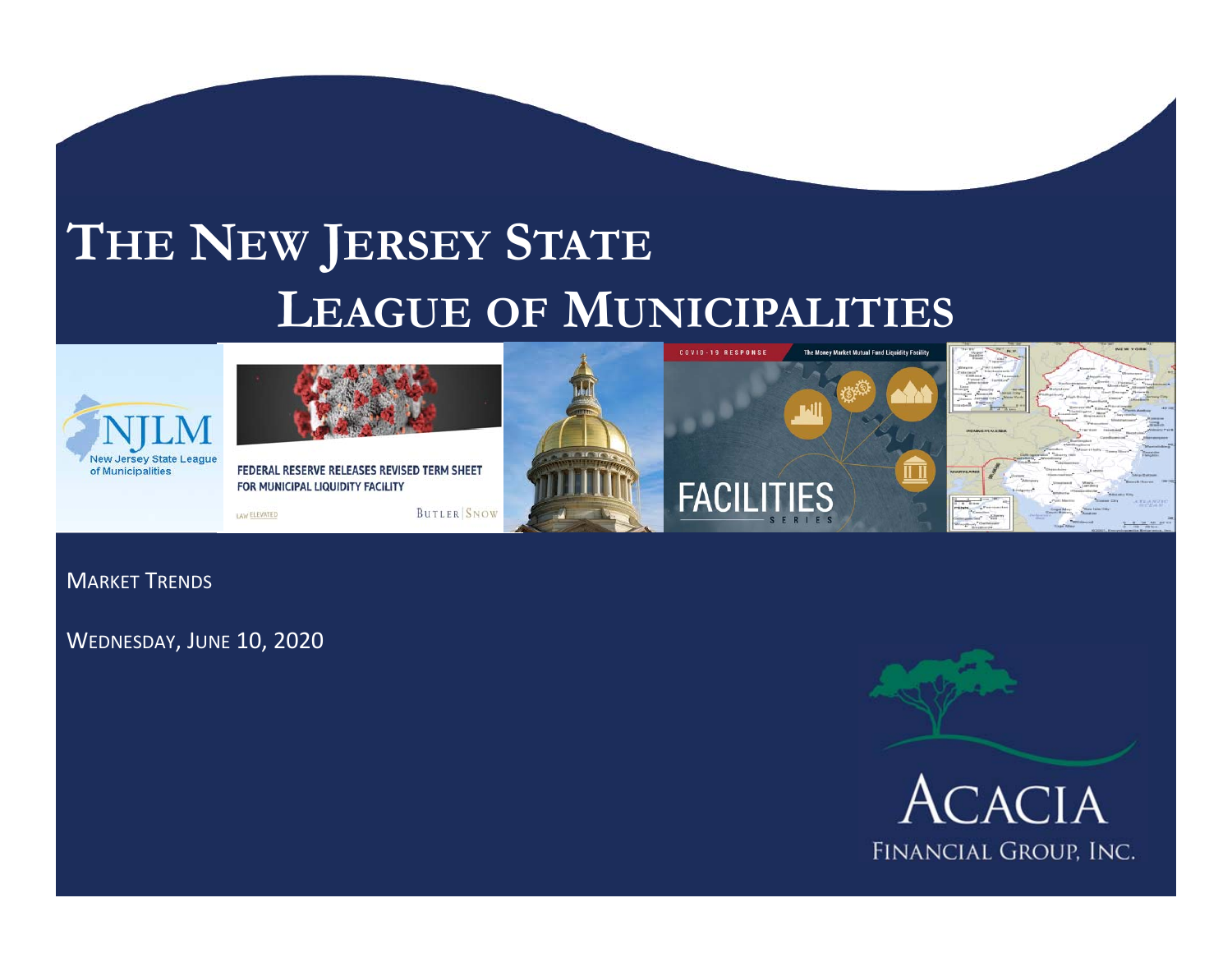## Table of Contents

- I. Municipal Bond Market Trends
- II. Short Term Market Trends
- III. Municipal Market Movement
- IV. Bond & Note Observations/Considerations
- V. Secondary Market Disclosure Reminders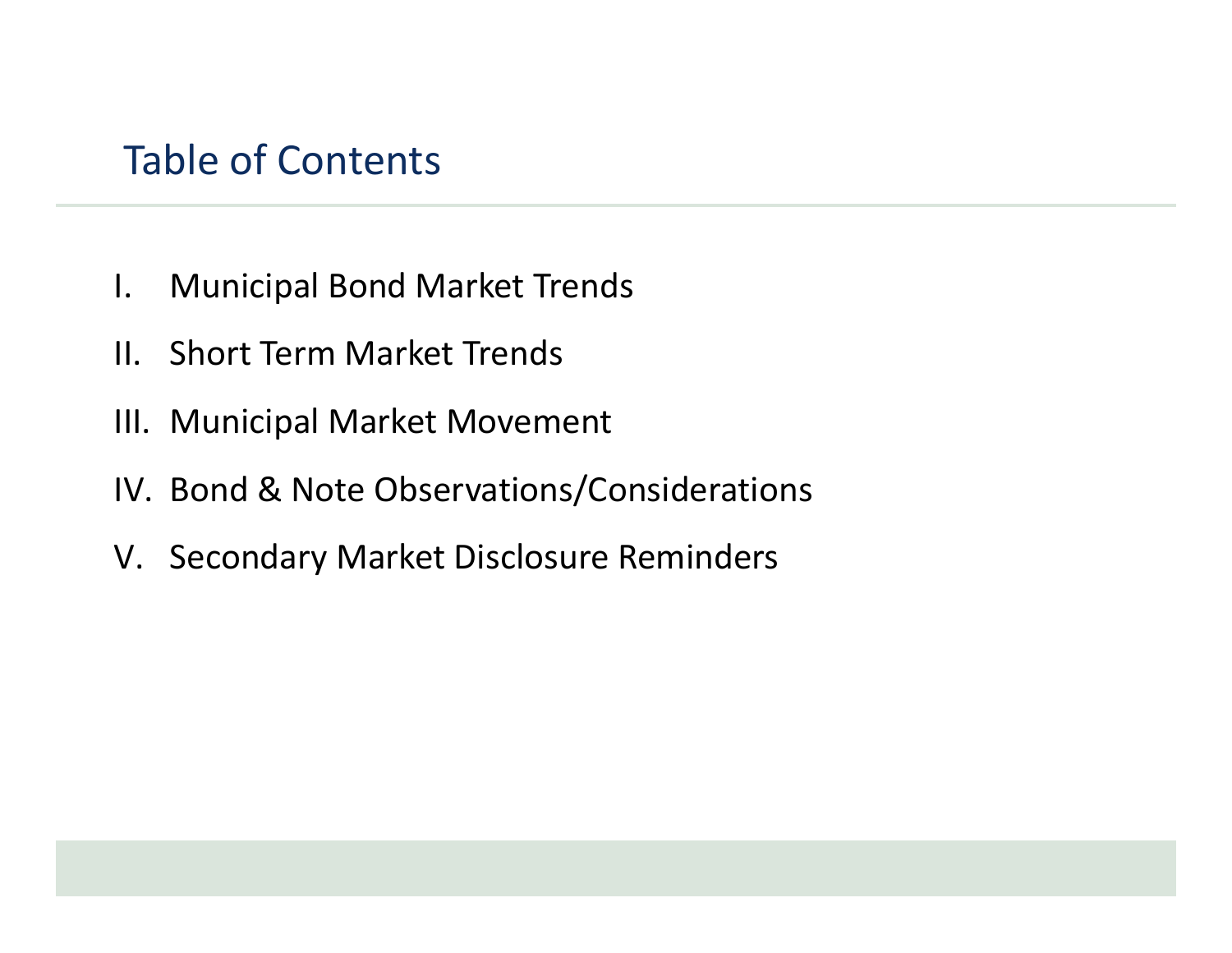### Municipal Bond Market Trends

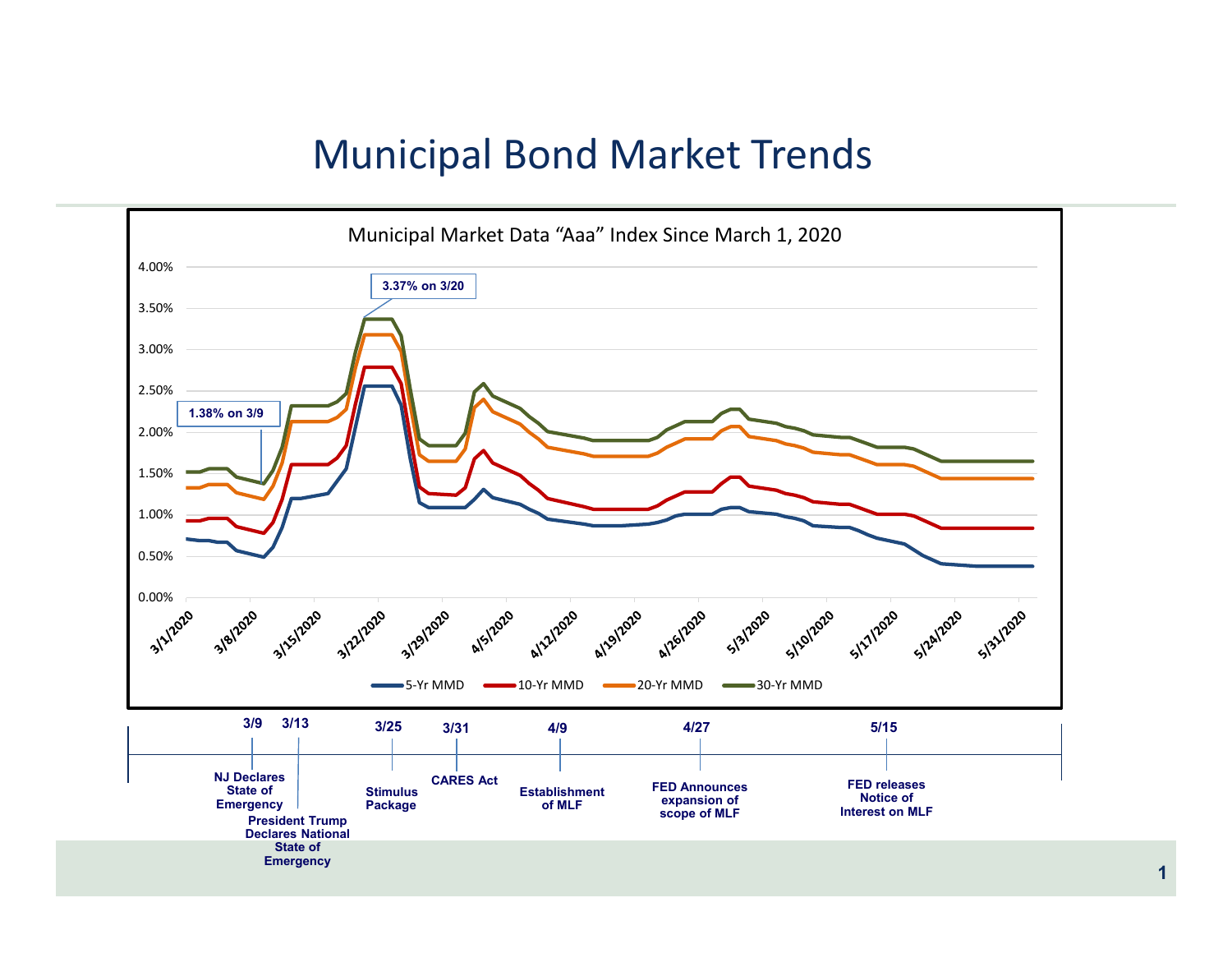### Short Term Market Trends

**12 Month "MIG‐1" Since 3/1**

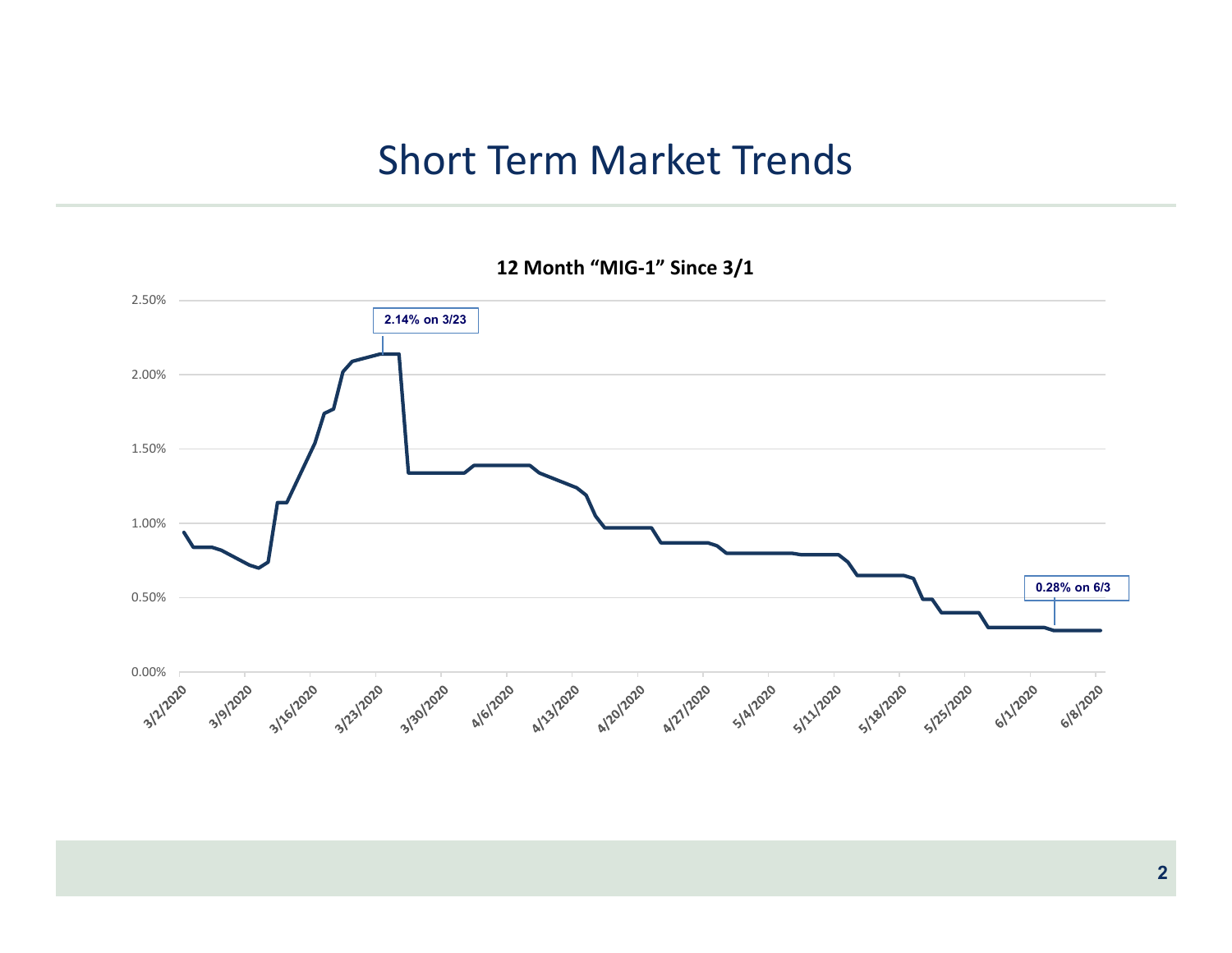### Municipal Market Movement

|                   | 6/9/2020 | $6/2 - 6/9$                         | $5/8 - 6/9$                             | $12/31 - 6/9$ |
|-------------------|----------|-------------------------------------|-----------------------------------------|---------------|
|                   | Current  | <b>Change Over</b><br>the Last Week | <b>Change Over</b><br>the Past<br>Month | Change YTD    |
| 5-year UST        | 0.40%    | 8 bps                               | 7 bps                                   | $-129$ bps    |
| 10-year UST       | 0.83%    | 14 bps                              | 15 bps                                  | $-109$ bps    |
| 30-year UST       | 1.58%    | 10 bps                              | 20 bps                                  | $-81$ bps     |
| <b>5-year MMD</b> | 0.38%    | 0 bps                               | $-49$ bps                               | $-71$ bps     |
| 10-year MMD       | 0.88%    | 4 bps                               | $-28$ bps                               | $-56$ bps     |
| 30-year MMD       | 1.68%    | 3 bps                               | $-29$ bps                               | $-41$ bps     |
| 5-year MMD / UST  | 95.00%   | $-20.00\%$                          | $-63.97%$                               | 47.29%        |
| 10-year MMD / UST | 106.02%  | $-12.91%$                           | $-37.85%$                               | 41.37%        |
| 30-year MMD / UST | 106.33%  | $-4.63%$                            | $-25.52%$                               | 21.59%        |

- The Labor Department reported that 2.5 million jobs were added to the U.S economy, inserting considerable optimism into the market. Treasuries yields saw increases across the curve in reaction to the news.
- AAA MMD tax‐exempt interest rates have declined by 51 to 61 basis points across the curve from May 1 to June 1.
- Municipal bonds experienced cuts across the MMD curve last week, as the 1‐ year and 30‐year MMD both increased 5 basis points to 0.16% and 1.70%, respectively.
- Municipal bond funds reported inflows of \$1.21 billion last week after reporting inflows of \$1.09 billion the previous week. This marks the 4th consecutive week of inflows into the municipal bond market.
- New issue calendar for week of June 8<sup>th</sup> shows approximately \$9.0 billion in transactions, composed of \$6.0 billion tax‐exempt and \$3.0 billion taxable. Supply estimates for this week surpassed \$9.8 billion, which was <sup>a</sup> 114% increase from last week.



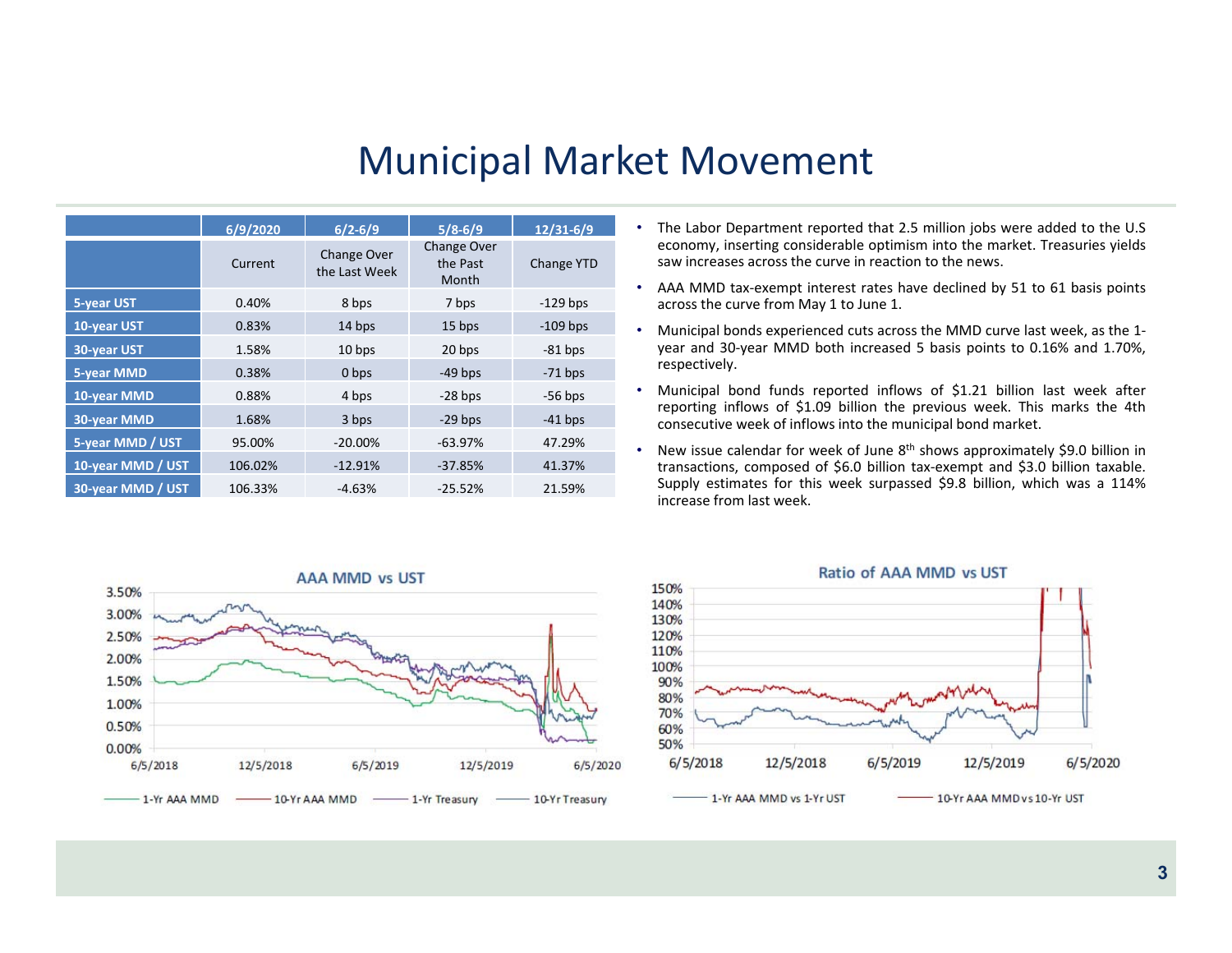### Bond and Note Observations/Considerations

### Bond/Note Sale Observations During Covid‐19:

- • Investors pulled a record \$12 billion out of the muni market following three straight weeks of outflows mid March
- • Limited investor appetite caused by municipal market volatility
- • Widening of spreads on long‐term and short‐term maturities for both taxable and tax‐exempt securities
- • Competitive sale underwriter takedowns had increased dramatically
- • Net interest cost on BANs issued in the State of New Jersey ranged anywhere from 1.00% to 3.49% during mid‐March through April; investors demanding short term credit ratings on BANs

#### Note Considerations:

- •Prepare offering document for Note issuance
- •Short‐term rating on Notes
- • Disclose existing long‐term credit rating in notice of sale
- • Allow winning bidder the option to get credit rating as a condition to purchase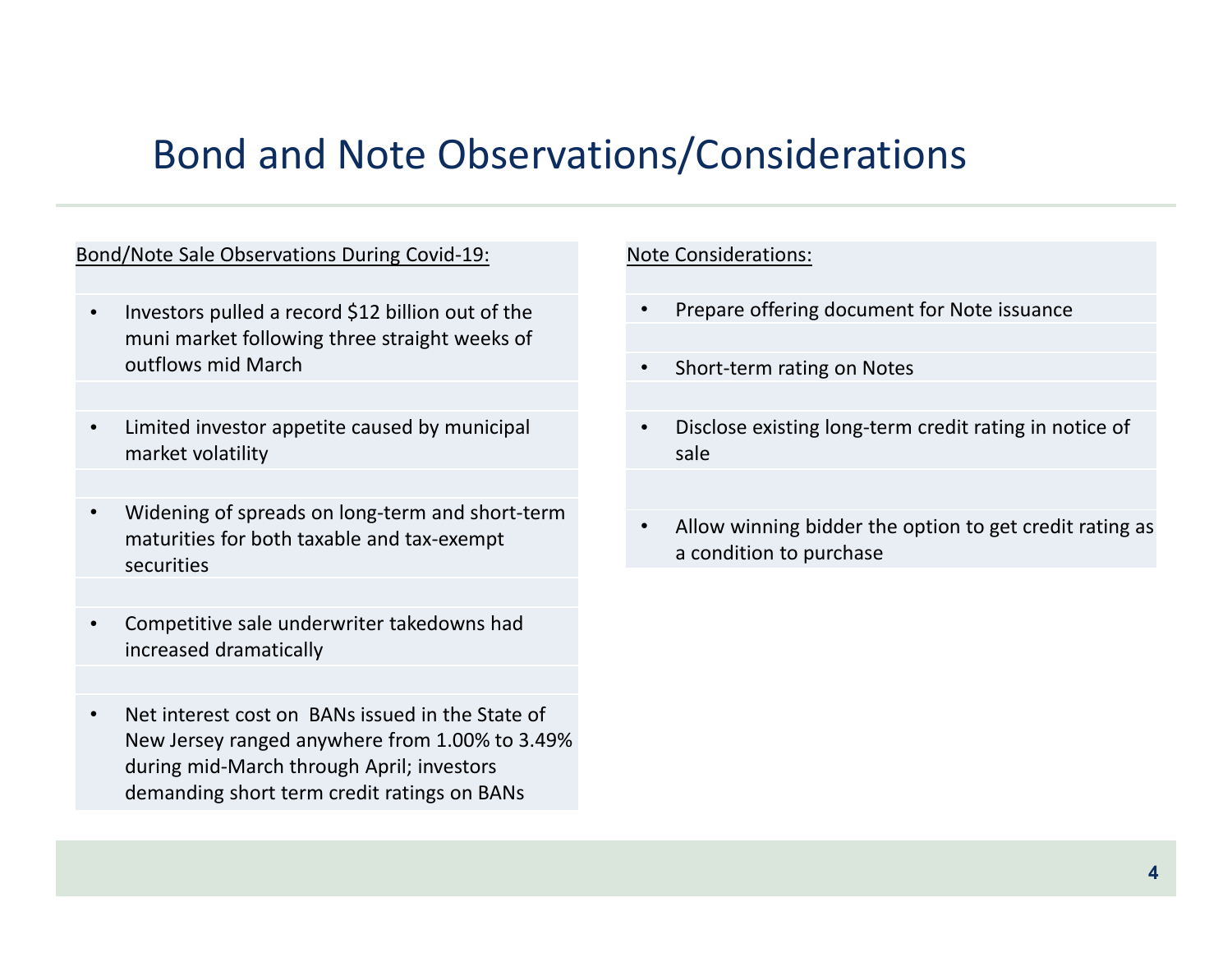## Quiz Question